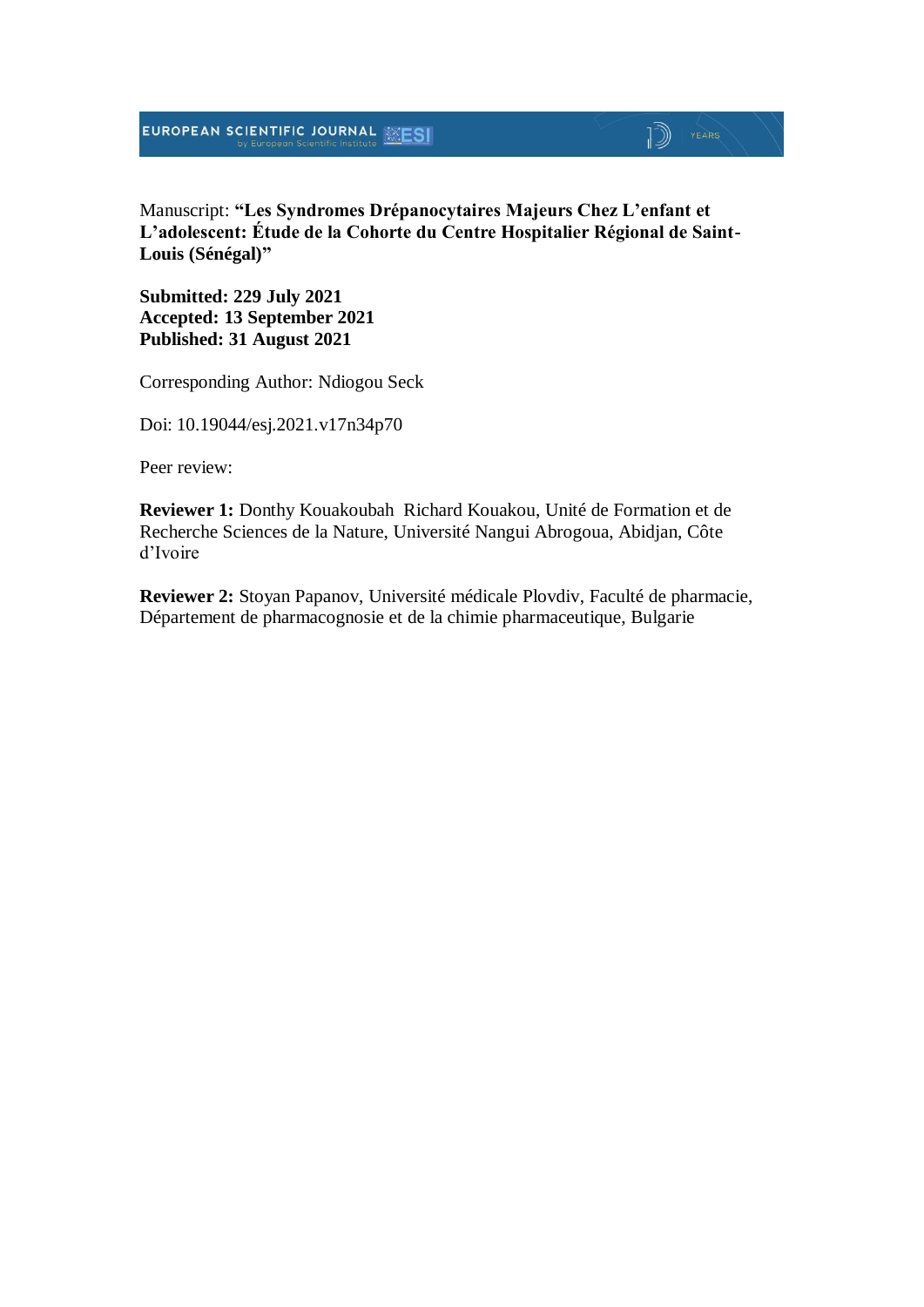# **ESJ** *Manuscript Evaluation Form 2021*

You agree your name is revealed to the author of the paper:

As part of the Open Review, you can choose to reveal your name to the author of the paper as well as to authorize ESJ to post your name in the review history of the paper. You can also choose to make the review report available on the ESJ`s website. However, ESJ encourages its reviewers to support the Open Review concept.

Yes

**\***

 $O_{\text{No}}$ 

You approve, your name as a reviewer of this paper, is available in the "review history" of the paper: **\***

- Yes
- 
- $\overline{C}$  No.

**\***

You approve, this review report is available in the "review history" of the paper:

- Yes
- $\overline{O}$  No

### **The TITLE is clear and it is adequate to the content of the article. \***

*(Please insert your comments)* Good Review the translation of the title in English **The ABSTRACT clearly presents objects, methods, and results. \***

(Please insert your comments) Good

### **There are a few grammatical errors and spelling mistakes in this article.**

(Please insert your comments) Good

### **The study METHODS are explained clearly.**

```
*
(Please insert your comments)
Good
```
### **The body of the paper is clear and does not contain errors.**

```
*
(Please insert your comments)
Good
```
### **The CONCLUSION or summary is accurate and supported by the content. \***

(Please insert your comments)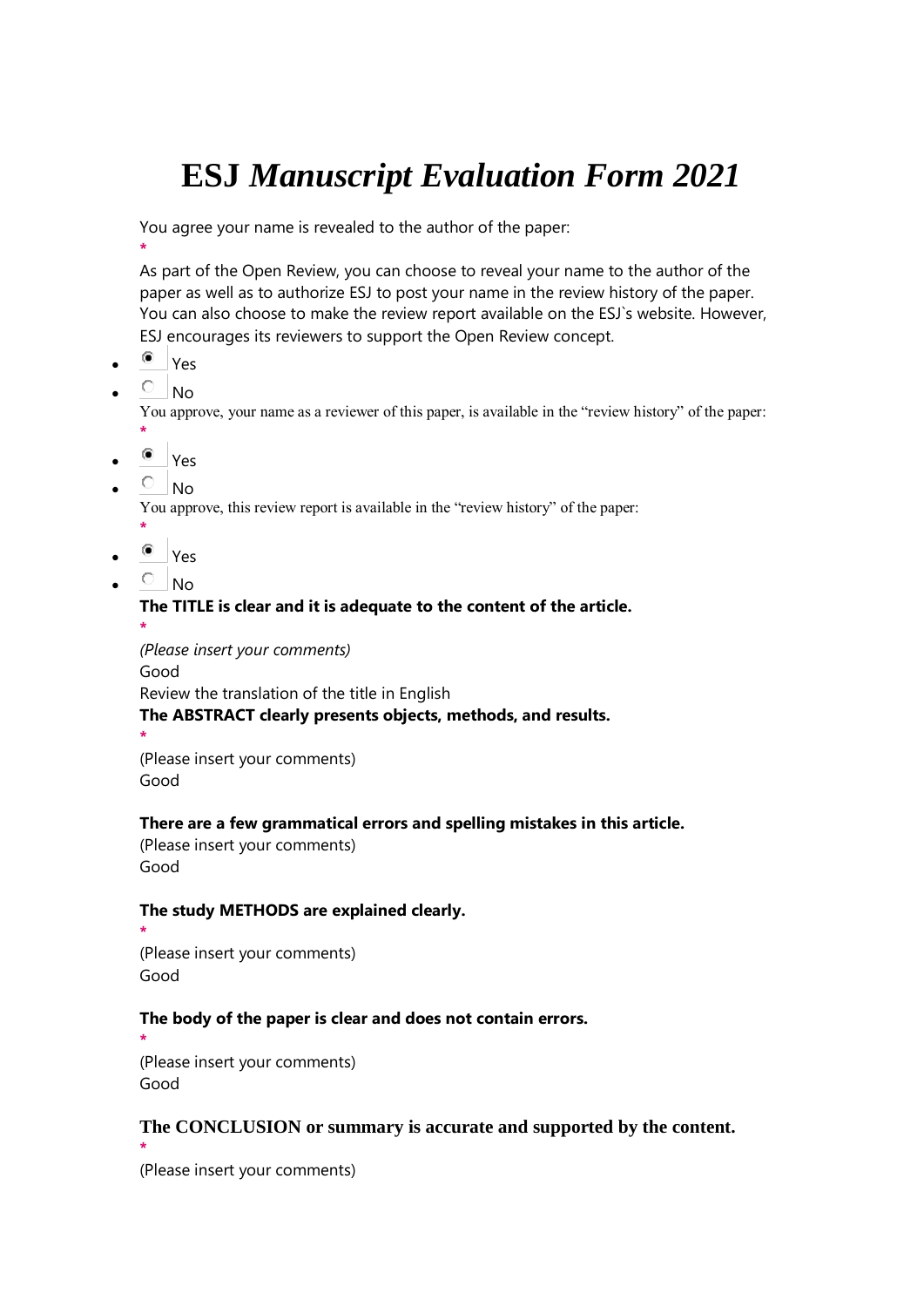Good

### **The list of REFERENCES is comprehensive and appropriate.**

**\*** Each in-text citation has to be included in the list of references and vice versa. (Please insert your comments) Make the references consistent with those in the journal

### *Please rate the TITLE of this paper.*

[Poor] **1-5** [Excellent]

- **\***
- $\circ$  1
- $\circ$  2
- $\circ$  3
- $\bullet$  4
- $\circ$  5

*Please rate the ABSTRACT of this paper.* [Poor] **1-5** [Excellent]

- **\***
- $0<sub>1</sub>$
- $\overline{C}$  2
- $\circ$  3
- $^{\circ}$  4
- $\cdot$   $\circ$  5

*Please rate the LANGUAGE of this paper.* [Poor] **1-5** [Excellent]

- **\***  $\circ$  1
- 
- $\circ$ <sub>2</sub>
- $\circ$  3
- $^{\circ}$  4
- $\circ$ <sub>5</sub>

*Please rate the METHODS of this paper.* [Poor] **1-5** [Excellent]

- **\***
- $\circ$  1
- $\circ$  2
- $\overline{\circ}$  3
- $^{\circ}$  4
- $\circ$ <sub>5</sub>

*Please rate the BODY of this paper.* [Poor] **1-5** [Excellent] **\***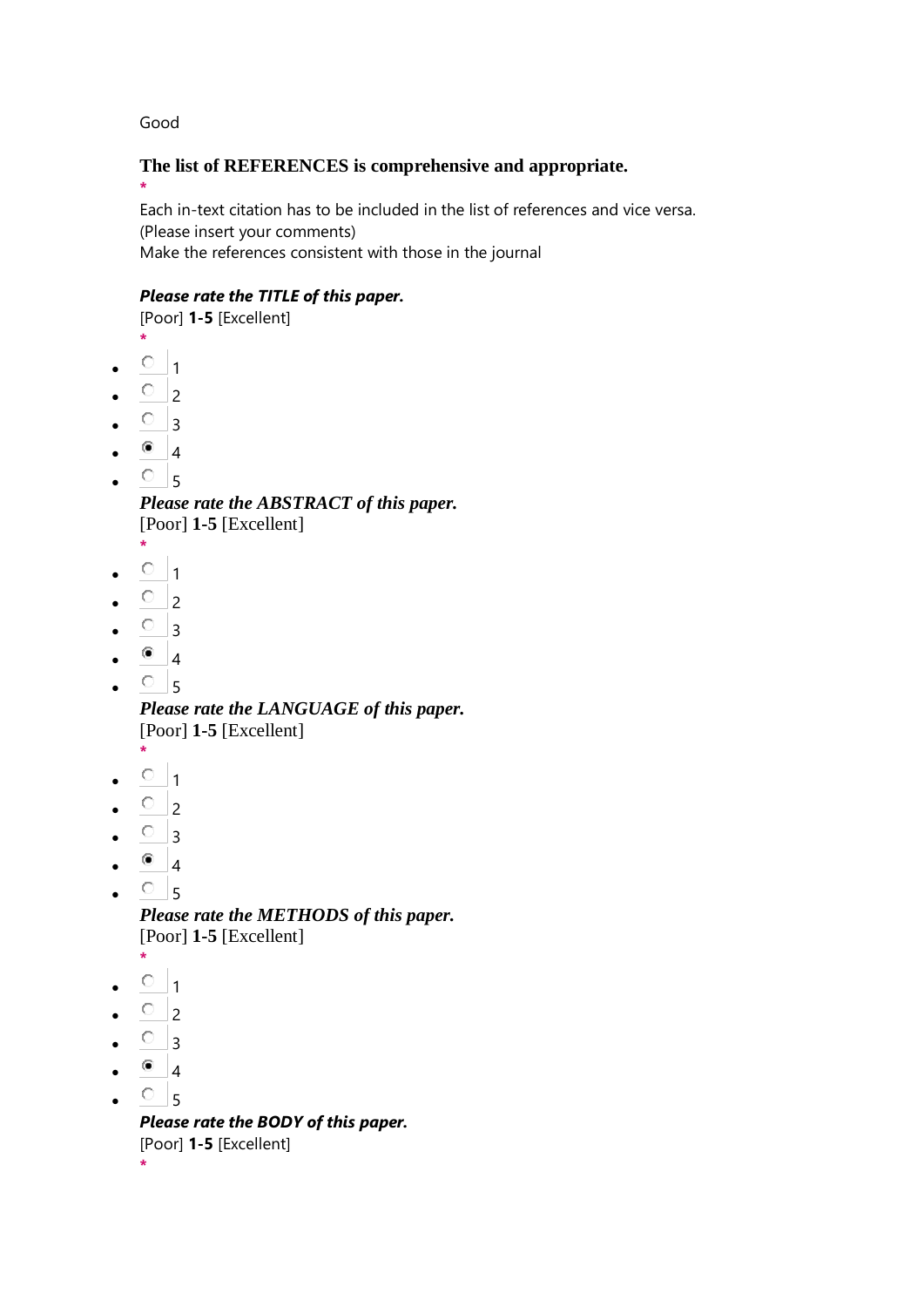- $\circ$  1
- $\overline{\circ}$  2
- $\circ$  3
- $\bullet$  4
- $\circ$  5

*Please rate the CONCLUSION of this paper.* [Poor] **1-5** [Excellent]

- **\***
- $\circ$  1
- $\overline{O}$  2
- $\circ$  3
- $\bullet$  4
- $\circ$ <sub>5</sub>

*Please rate the REFERENCES of this paper.* [Poor] **1-5** [Excellent]

- **\***
- $\circ$   $_1$
- $\bullet$  2
- $\circ$  3
- $\overline{\circ}$  4
- $\cdot$   $\circ$  5

**Overall Recommendation!!!**

- **\***
- Accepted, no revision needed
- Accepted, minor revision needed
- $\overline{C}$  Return for major revision and resubmission
- $\bullet$   $\qquad$  Reject

**Comments and Suggestions to the Author(s):** Please follow the journal's guidelines

 $\mathbb{D}$  | YEARS

EUROPEAN SCIENTIFIC JOURNAL **SESI**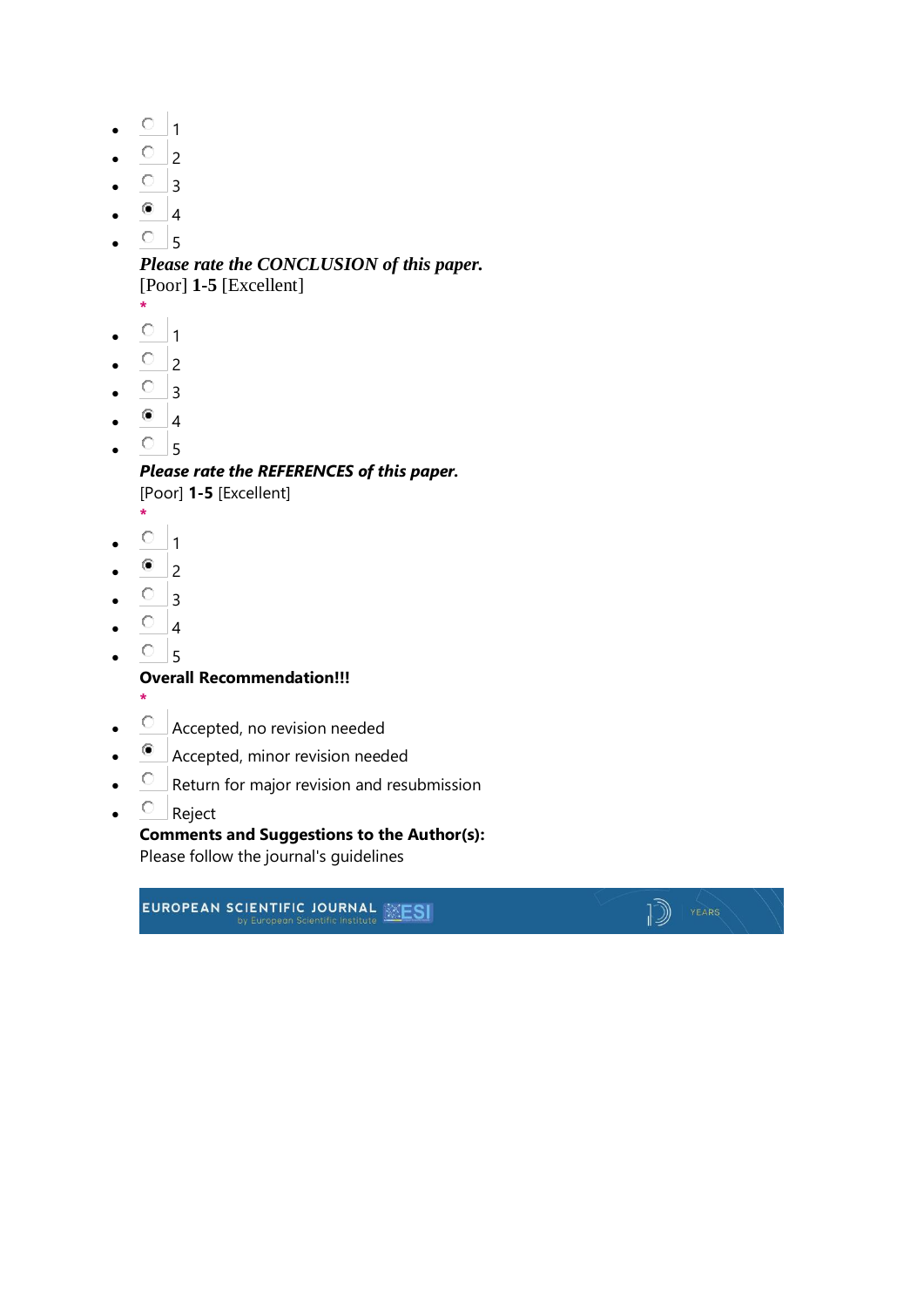# **ESJ** *Manuscript Evaluation Form 2021*

You agree your name is revealed to the author of the paper:

**\***

As part of the Open Review, you can choose to reveal your name to the author of the paper as well as to authorize ESJ to post your name in the review history of the paper. You can also choose to make the review report available on the ESJ`s website. However, ESJ encourages its reviewers to support the Open Review concept.

- Yes
- $O$  No

You approve, your name as a reviewer of this paper, is available in the "review history" of the paper: **\***

- $^{\circ}$  Yes
- $\overline{C}$  No

You approve, this review report is available in the "review history" of the paper:

- **\*** Yes
- $\overline{C}$  No

# **The TITLE is clear and it is adequate to the content of the article.**

**\***

*(Please insert your comments)*

The title is formulated in detail and in accordance with the content of the work. **The ABSTRACT clearly presents objects, methods, and results.**

**\***

**\***

**\***

(Please insert your comments)

The abstract abbreviated but accurately presents the content of the article.

### **There are a few grammatical errors and spelling mistakes in this article.**

(Please insert your comments)

There are no significant spelling and grammatical errors in the work.

### **The study METHODS are explained clearly.**

**\*** (Please insert your comments)

The methods are formulated precisely and clearly.

**The body of the paper is clear and does not contain errors.**

(Please insert your comments)

The body comprehensively reflects the affected problem.

**The CONCLUSION or summary is accurate and supported by the content. \***

(Please insert your comments)

The conclusions are made on the basis of the content of the work.

**The list of REFERENCES is comprehensive and appropriate.**

Each in-text citation has to be included in the list of references and vice versa.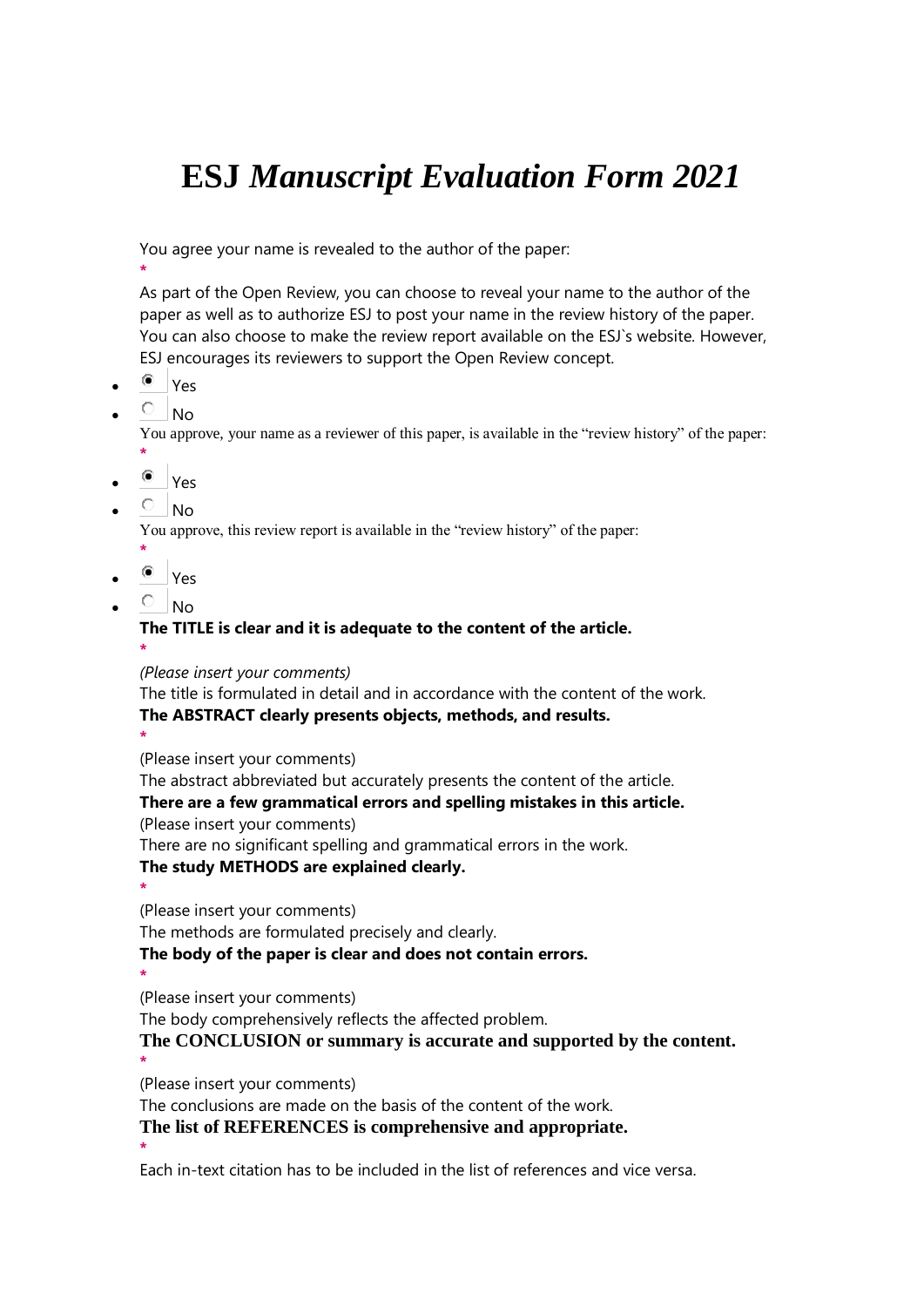(Please insert your comments) The citations in the text are included in the list of references.

### *Please rate the TITLE of this paper.*

[Poor] **1-5** [Excellent]

- **\***  $\bullet$  0 1
- $\overline{O}$  2
- $\circ$  3
- $O_{4}$
- 
- $^{\circ}$  5

*Please rate the ABSTRACT of this paper.* [Poor] **1-5** [Excellent] **\***

- $\cdot$   $\circ$   $\cdot$  1
- $\overline{O}$  2
- $\circ$  3
- $\circ$  4
- $\bullet$  6 5
- *Please rate the LANGUAGE of this paper.* [Poor] **1-5** [Excellent]
- **\***
- $\circ$   $_1$
- $\overline{O}$  2
- $\bullet$   $\circ$  3
- $^{\circ}$  4
- $\cdot$   $\circ$  5

*Please rate the METHODS of this paper.* [Poor] **1-5** [Excellent]

- **\***
- $\circ$  1
- $\overline{O}$  2
- $\overline{O}$  3
- $\bullet$  4
- $\cdot$   $\circ$   $\cdot$  5

*Please rate the BODY of this paper.* [Poor] **1-5** [Excellent]

**\***

- $\circ$   $_1$
- $\circ$  2
- $\overline{O}$  3
- $\bullet$   $\circ$  4
- $^{\circ}$  5